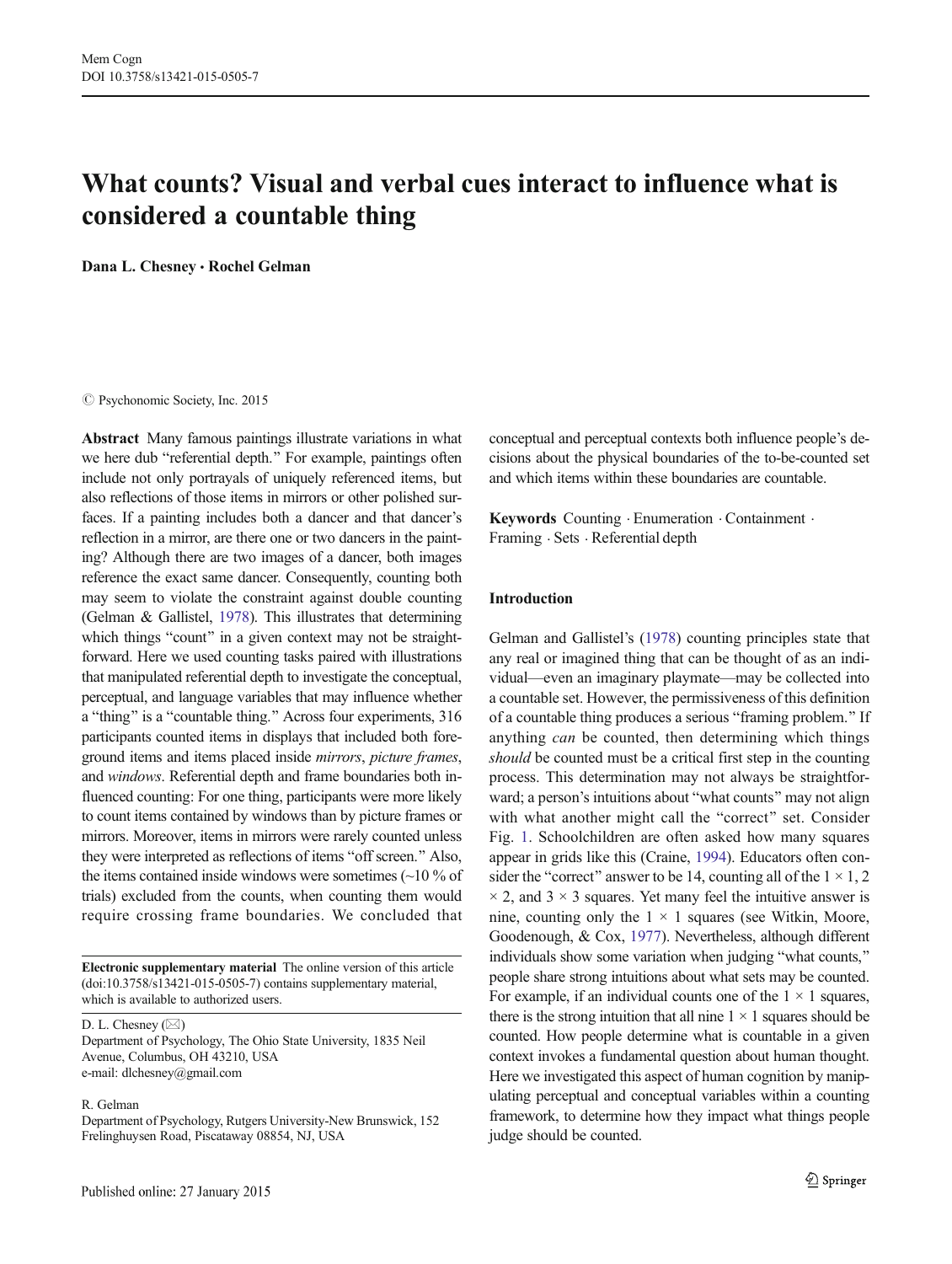<span id="page-1-0"></span>

Fig. 1 There are 14 squares in this grid: nine  $1 \times 1$  squares, four  $2 \times 2$ squares, and one  $3 \times 3$  square

Introducing "Referential depth" as a conceptual feature that may impact what counts

Artists provide us with many rich examples that illustrate the problems involved in deciding whether a "thing" is a countable thing. For instance, many paintings not only portray objects, but also objects' reflections. It is also not uncommon for artworks to include a painting of a painting. This leads us to ponder whether these conceptually complex variations in representation impact how people determine what things "count, ^ and thus which things are countable. Here we coin the phrase "referential depth" to discuss these variations in representation.

Referential depth essentially refers to how "real" an item is within a given context. Items that are considered real within a given context would be at Level 1, with "less real" items being at greater levels of referential depth. The three paintings by Edgar Degas in Fig. 2 illustrate different levels of referential depth. If you, the reader, assign yourself and the world around you to Level 1, the images in Fig. 2 would be at Level 2, and the items in the "paintings" within the central image would be at Level 3. However, we can shift our frame of reference to consider the relative levels of "realness" within the *painted* world, and assign the "real" items in the paintings to Level 1.

In the painting on the left, both the woman in the foreground and the buildings we can see through the window behind her are at the same level of referential depth; they are both "real" within the painted world, and thus both can be assigned to Level 1. In the central Degas painting, the items in the "paintings" on the wall are at a greater level of referential depth than the women in the foreground. The women are real within the painted world and can be assigned to Level 1. In comparison, the images in the picture frames on the wall are paintings of paintings; they reference paintings within the painted world rather than real items. Thus, these images would be at Level 2. The rightmost Degas painting shows three women on the right and two "reflections" of women in the mirror on the left. If we assign the three images of women on the right to Level 1, then the two images of women in the mirror would be assigned to Level 1' ('following the mathematical notation for a derivative): They are projections of real women at Level 1, but are not the women themselves. Interestingly, one reflection is of a woman "off-screen," and thus indicates the presence of a fourth unique woman in the painted world. The other reflection is of one of the three women on the right, and thus does not reference a unique individual. We can thus further specify that this image is at Level 1'\* (\* following the linguistic notation for a disallowed item): It references an individual already represented by a Level 1 image. Thus, although the question of how many women are in the Degas painting on the left is quite straightforward—one woman the question of how many women are in the painting on the right is not. Answers of three (the "real" Level 1 dancers on the right), four (the real dancers, and the dancer implied by her reflection to exist "off screen"), or five (all of the images of dancers) are plausible.

Similar variations in referential depth are invoked by the scenes in Fig. [3](#page-2-0). These scenes all have the same general composition: two items in the foreground and a smaller, matched pair of items above them inside a quasi-rectangular visual frame that can be identified as a window, mirror, or picture frame. These frames' identities place the items they contain at different levels of referential depth. The foreground items in



Fig. 2 Three images from paintings by Edgar Degas, showing different levels of referential depth: on the left, *Dancer at the Photographer's Studio* (1874); in the center, Mary Cassatt and Her Sister at the Louvre (1879); on the right, The Dancing Class (1870)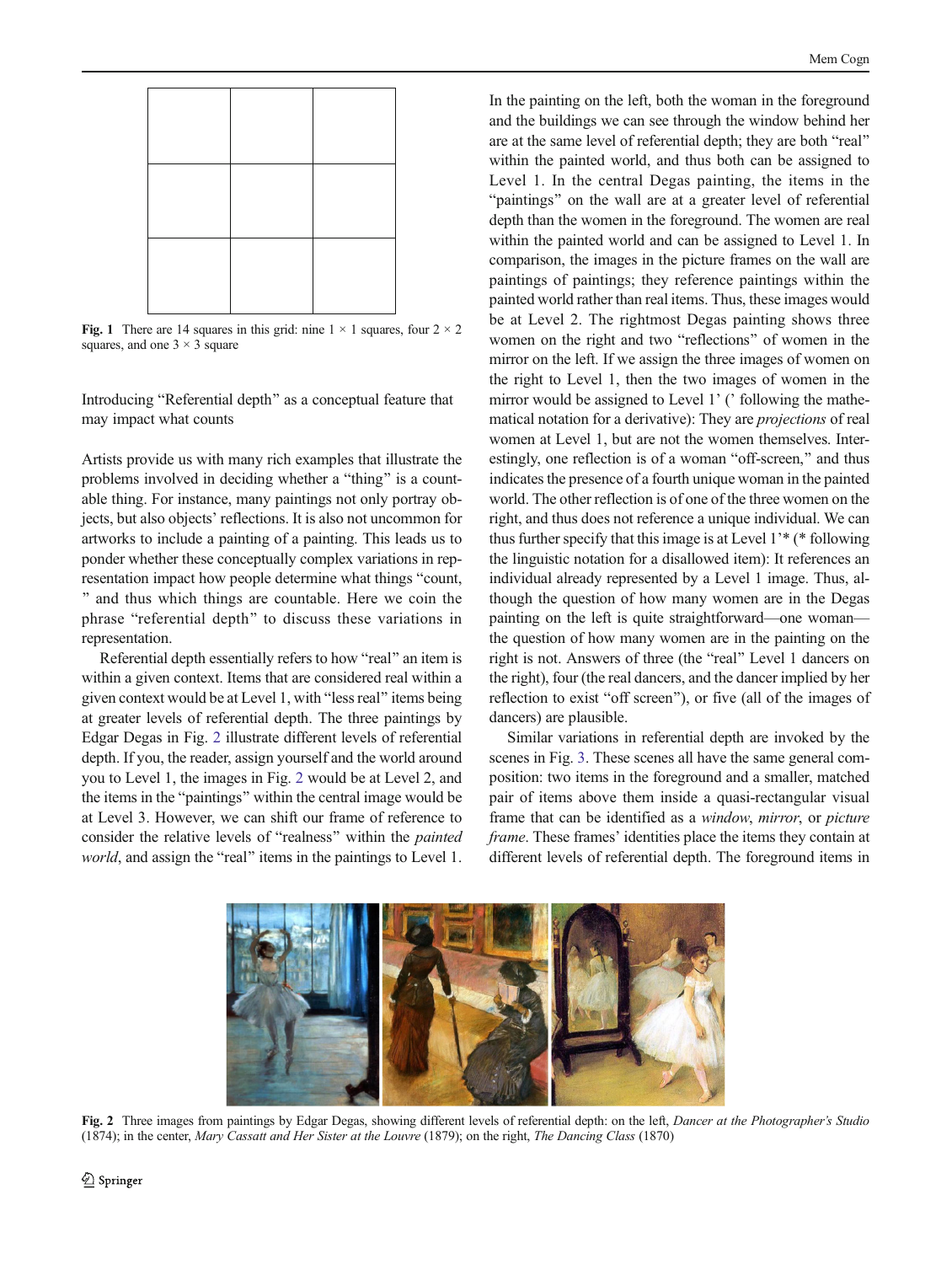<span id="page-2-0"></span>

Fig. 3 Scenes presenting cars both below and inside various quasi-rectangular visual frames. In panel a, the frame is drawn as a simple rectangle, but the other panels show it drawn to resemble (b) a window, (c) a mirror, and (d) a picture frame

all four scenes and the items in the window in scene  $b$  can be assigned to Level 1. Following from this, the items in the picture frame in scene d would be at Level 2. The items in the mirror in scene  $c$  would be at Level 1', or alternatively at Level 1'\* if they were considered reflections of the Level 1 items portrayed in the foreground. The items in the rectangle in scene a can be placed at any of these levels, depending on whether the observer interprets the rectangle to be a window, picture frame, or mirror.

It is possible that an item's level of referential depth may impact people's intuitions about whether an item is countable. There is evidence in the counting literature that people share intuitions about what they should count. For example, Shipley and Shepperson [\(1990\)](#page-12-0) demonstrated that young children have a "whole object bias": When presented with sets made up of several different kinds of toy animals, young children were much more successful when asked to enumerate individual items than when asked to enumerate item kinds. People also share intuitions regarding when and if "reconstructed" items should be counted. When adults viewed arrays containing both whole objects—for instance, three forks—and objects broken into parts—for instance, one fork broken into three pieces—they were more likely to combine broken parts in their counts when asked "Can you count the forks?" (example answer: "four," three whole forks  $+$  one reconstituted fork) than when asked "Can you count these things" (example answer: "six," three whole forks  $+$  three fork pieces) (Shipley & Shepperson, [1990](#page-12-0); Wagner & Carey, [2003](#page-12-0)). Although one can count any item that one can individuate from the world such as a reconstituted fork—this individuation is not sufficient for inclusion in a countable set (Giralt & Bloom, [2000;](#page-12-0) Markman, [1979\)](#page-12-0). Importantly, however, adults in these studies showed little other variation in the kinds of counts they produced. Adults did not, for example, count the tines of the forks, even when asked to count "things." Convergence on such a limited range of countable sets would not occur unless people share strong biases about what items should be counted.

Here we investigated whether and how referential depth impacts counting behavior. We predicted that items at greater levels of referential depth would be counted less frequently, particularly when contrasted with items that were more "real": Items at Level 1 thus should be counted more often than items at Level 1' or 2. We further predicted that people should particularly disprefer to count "reflections" in mirrors when these refer to the same items as foreground items already in the tobe-counted set (Level 1'\*). A Level 1'\* image references the exact same item as a Level 1 image; consequently, including both images in the same count might invoke the prohibition against counting the same item twice (the "one-to-one" principle"; see Gelman & Gallistel, [1978](#page-12-0)). Finally, because this "realness" is based on cognitively complex symbolic understanding (see DeLoache, [2000;](#page-12-0) DeLoache, Miller, & Rosengren, [1997](#page-12-0); DeLoache, Pierroutsakos, & Uttal, [2003\)](#page-12-0), we predicted that people should be able to use "realness" as an explicit criterion for determining what should be counted.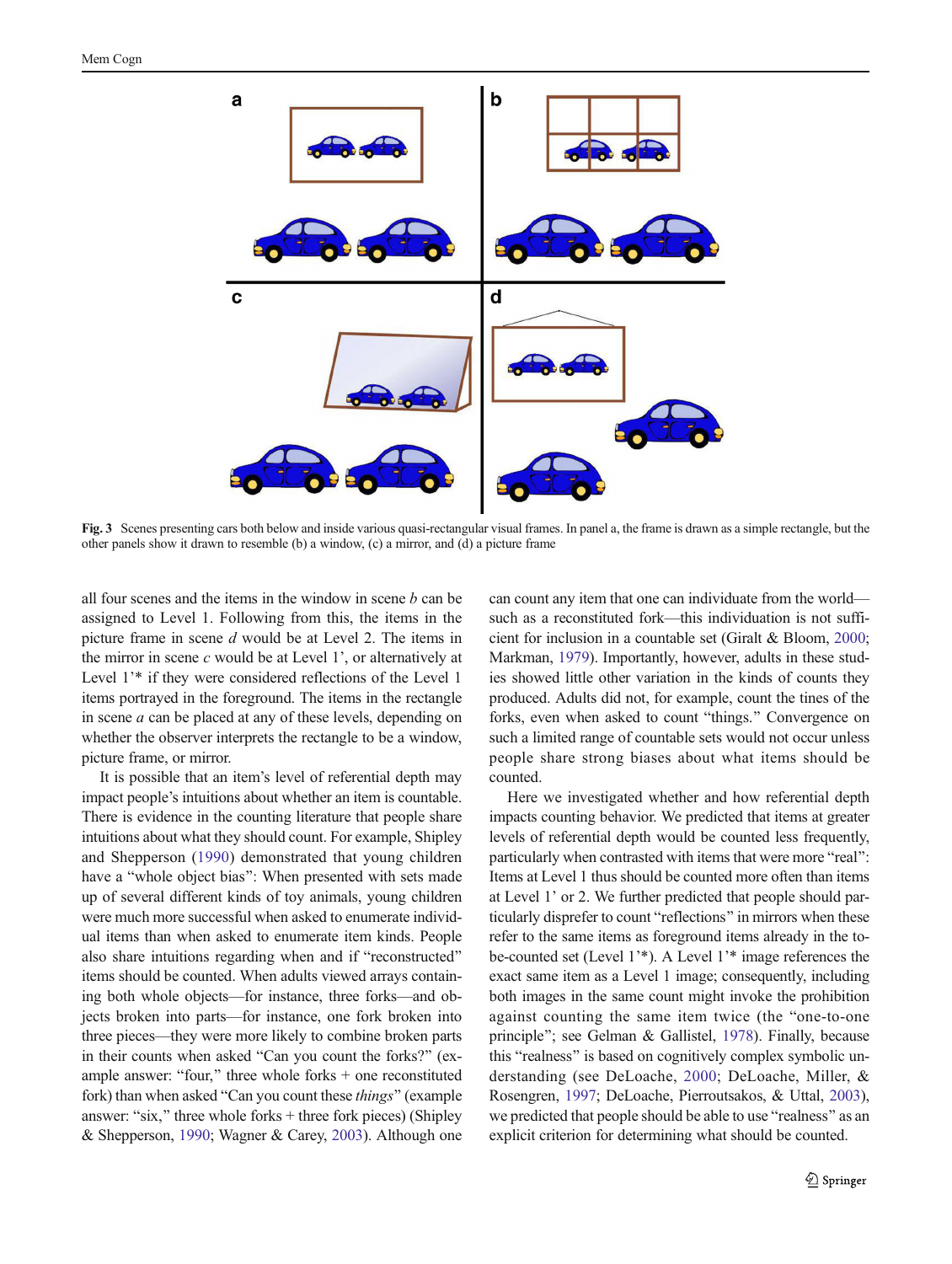<span id="page-3-0"></span>Frame boundaries as a perceptual feature that may impact what counts

The perceptual features of scenes can impact items' referential depth (e.g., being contained by a picture frame can place an item at Level 2). However, the perceptual features of scenes may impact what is counted in other ways. Many studies have shown that the visual features of sets can sometimes influence people's perception of the numerosity of those sets (Allen & McGeorge, [2008](#page-12-0); Alston & Humphreys, [2004;](#page-12-0) Hurewitz, Gelman, & Schnitzer, [2006;](#page-12-0) Mandler & Shebo, [1982;](#page-12-0) Trick & Enns, [1997a,](#page-12-0) [b;](#page-12-0) van Oeffelen & Vos, [1982;](#page-12-0) Vos, van Oeffelen, Tibosch, & Allik, [1988](#page-12-0)). Visual boundaries, in particular, have been shown to negatively impact people's ability to quickly enumerate sets (Chesney & Gelman, [2012](#page-12-0); Trick & Pylyshyn, [1993,](#page-12-0) [1994\)](#page-12-0). Chesney and Gelman demonstrated that when items are arranged such that some of them are contained inside others (e.g., a set of six circles composed of two subsets of three in which one circle surrounds two others), peoples' immediate perception of set size can "miss" or "skip over" some of the circles in the containment relationship. People may fail to nonverbally "count" items that are more difficult to *perceptually* parse as separate items (e.g., visually nested circles), even when one would conceptualize these as unique items if the perceptual parsing had been successful. Given that visual boundaries can affect intuitive perceptions of set size, visual boundaries might also influence what people consider the most intuitive countable set. Thus, we predicted that people would disprefer to construct countable sets that crossed these boundaries, such as by counting cars seen both "in front of" and "through" a window, even when items are at the same level of referential depth.

# The present study

When interviewed, adults assume that the questioners choose their words so as to be easily understood (Clark & Schober, [1992\)](#page-12-0). Consequently, adults interpret questions as meaning whatever it is most obvious to the listener that they should mean. We used this "presumption of interpretability" as an investigative tool, by asking adults to count in situations in which the to-be-counted set was ambiguous. As such, participants' counts were indicative of their intuitions about what should be counted in the different contexts. Essentially, we made use of participants' expected strategic attempts to "guess" what the experimenter intended them to count as they complied with that intention as a way to elicit what participants considered to be the most intuitive countable set. We used this method to investigate three potential factors that might influence what people count. We hypothesized that

(1) Referential depth would influence people's counts, such that they would be less likely to count items at greater levels of referential depth: That is, Level 1 items in windows would be counted more often than Level 1' items in mirrors or Level 2 items in picture frames.

- (2) People would particularly disprefer to count images at Level 1<sup>'\*</sup> (i.e., reflections) that might refer to the same things as Level 1 items already included in the count, since this would invoke the prohibition against double counting.
- (3) People would disprefer to count sets that crossed visual boundaries, even when items could be interpreted to be at the same level of referential depth.

# Experiment 1

## Method

*Participants* A total of 61 (38 male, 23 female; mean age  $=$ 18.9 years) undergraduates attending Rutgers University– New Brunswick participated for course credit. An additional two participants were excluded due to experimenter error.

Stimuli The experimental stimuli consisted of 12 unique scenes, each portraying a pair of identical items (chairs, lamps, trees, or cars) in the foreground and a quasi-rectangular frame in the background. The frames were drawn to look like a window, mirror, or picture frame, and contained a pair of items identical to those in the foreground, except that they were smaller in size (see Fig. [3b](#page-2-0)–d and the online supplement). The alignment of items in the mirror matched the alignment of the items in the foreground, to facilitate their interpretation as reflections of the foreground items. In the other conditions, and particularly in the picture condition, the alignment of the items was allowed to vary. These different alignments should help preclude the framed pairs from being interpreted as reflections of the foreground pairs. Two copies of each scene were printed in color on white paper, inserted individually into clear plastic protective covers, and placed in a three-ring binder in a fixed sequence that counterbalanced the order of mirror, picture-frame, and window trials. The binder's cover displayed images of the mirror, picture frame, and window (see Fig. [4](#page-4-0)).

Procedure Participants were run individually in a quiet room, and data were collected in a single session. Participants also completed other counting tasks during this session, not discussed herein. The experimenter began each session by identifying what the "frames" on the binder's cover were intended to represent. The experimental trials were then presented in two blocks. Block 1—the *standard question* block had 24 trials, in which the experimenter showed the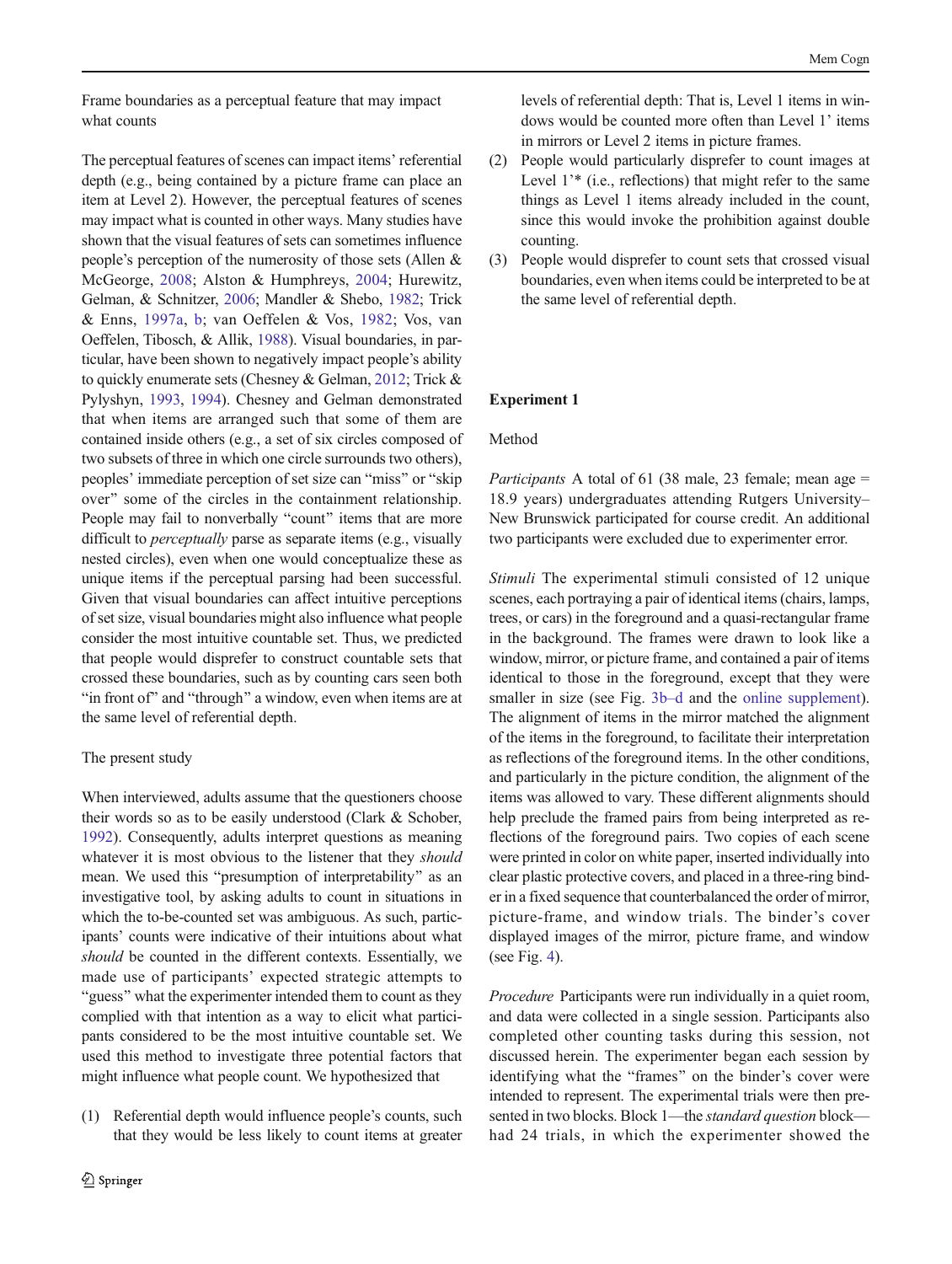<span id="page-4-0"></span>

Fig. 4 Empty visual frames identified, from top to bottom, as a mirror, a picture frame, and a window

participants each scene in the binder sequentially and verbally asked a "How many  $\qquad$  ?" question about each scene. These questions alternated between *specific questions* ("How many  $X$ ?," where  $X$  corresponded to the foreground item  $kind—e.g., "How many cars?"$ ) and *general questions* ("How many things?"). Block 2—the *real question* block—repeated this procedure with the same 24 stimuli, except that both the specific and general questions now began "How many real . . ." (e.g., "How many real cars?," "How many real things?"). Thus, we had a 4 (item kind: chairs, lamps, trees, cars)  $\times$  3 (frame identity: mirror, picture frame, window)  $\times$  2 (specific vs. general question)  $\times$  2 (standard vs. real question) within-subjects design, with 48 trials (one trial per cell). Note that the same experimenter conducted all sessions for all four experiments presented herein.

After completing both blocks, participants were asked follow-up questions to ensure that the investigator had correctly interpreted which items were counted; for example, the experimenter would confirm that "2" referred to the foreground pair. Participants were also asked why they had decided to count those items.

## Results and discussion

The "item kind" manipulation was not of theoretical interest: It was included to yield four trials per participant per cell in the 3 (frame identity)  $\times$  2 (specific vs. general question)  $\times$  2 (standard vs. real question) design. Thus, all statistics reported here are collapsed across item kinds. Figure [5](#page-5-0) shows the rates at which participants counted all four framed and foreground paired items for trials in each of the 12 cells of the resulting  $3 \times 2 \times 2$  design. The participants' responses within each cell showed bimodal distribution patterns: A given participant on a given kind of trial typically either always or never counted all of the paired items. Additionally, participants never counted items in mirrors in specific/real trials. This invariance made parametric analyses problematic. We therefore provide nonparametric analyses herein. However, the results from analyses of variance are provided in an online supplement.

Visual boundaries influenced counting Participants counted foreground items over 99 % of the time. In contrast, framed items were counted on only 40 % of trials (McNemar's test,  $p < .001$ ). Even items in windows were counted less frequently than their foreground counterparts, despite these items being at the same level of referential depth (window: foreground 99 %, framed 89 %; McNemar's test,  $p < .001$ ). Although 20 participants at some point did not count items in the window, the only instances in which foreground objects were not counted occurred for two participants who occasionally responded "zero" in the real question condition (Sign test:  $+18, -0, p < .001$ . Thus, all variation in paired-item counting was accounted for by the rate at which participants counted framed items.

Referential depth influenced counting Nonparametric tests demonstrated a clear rank ordering: Participants were significantly more likely to count framed items in the window condition (89 % of trials) than in the picture-frame condition (24 %), where they were likewise more apt to count framed items than in the mirror condition  $(7 \%)$  (all  $ps < .001$ ; see Table [1](#page-5-0)). Thus, it appears that referential depth indeed influenced what people counted. The items in the window had the same referential depth as those in the foreground (Level 1), and as such were counted most often. The items in the picture frame, as "pictures of pictures" (Level 2), were at a greater level of referential depth than items in the foreground, and thus were counted less frequently. The items in the mirror represented reflections of the foreground objects (Level 1'\*), and thus were not only at a greater referential depth than the "real" foreground items, but also represented those same items, possibly invoking issues of double counting. Consequently, these "reflections" were counted least often.

People consciously consider referential depth when determining the countable set Participants were significantly more likely to count framed items when asked "How many  $\qquad$  ?" (48 %) than when asked "How many *real*  $\cdots$  (33 %) (*p* < .001; see Table [1\)](#page-5-0). Framed items, typically being at a greater referential depth than foreground items, are considered less "real," and thus are counted less often when the question included the qualifier "real." Moreover, this drop was greater for the mirror and picture-frame conditions, in which framed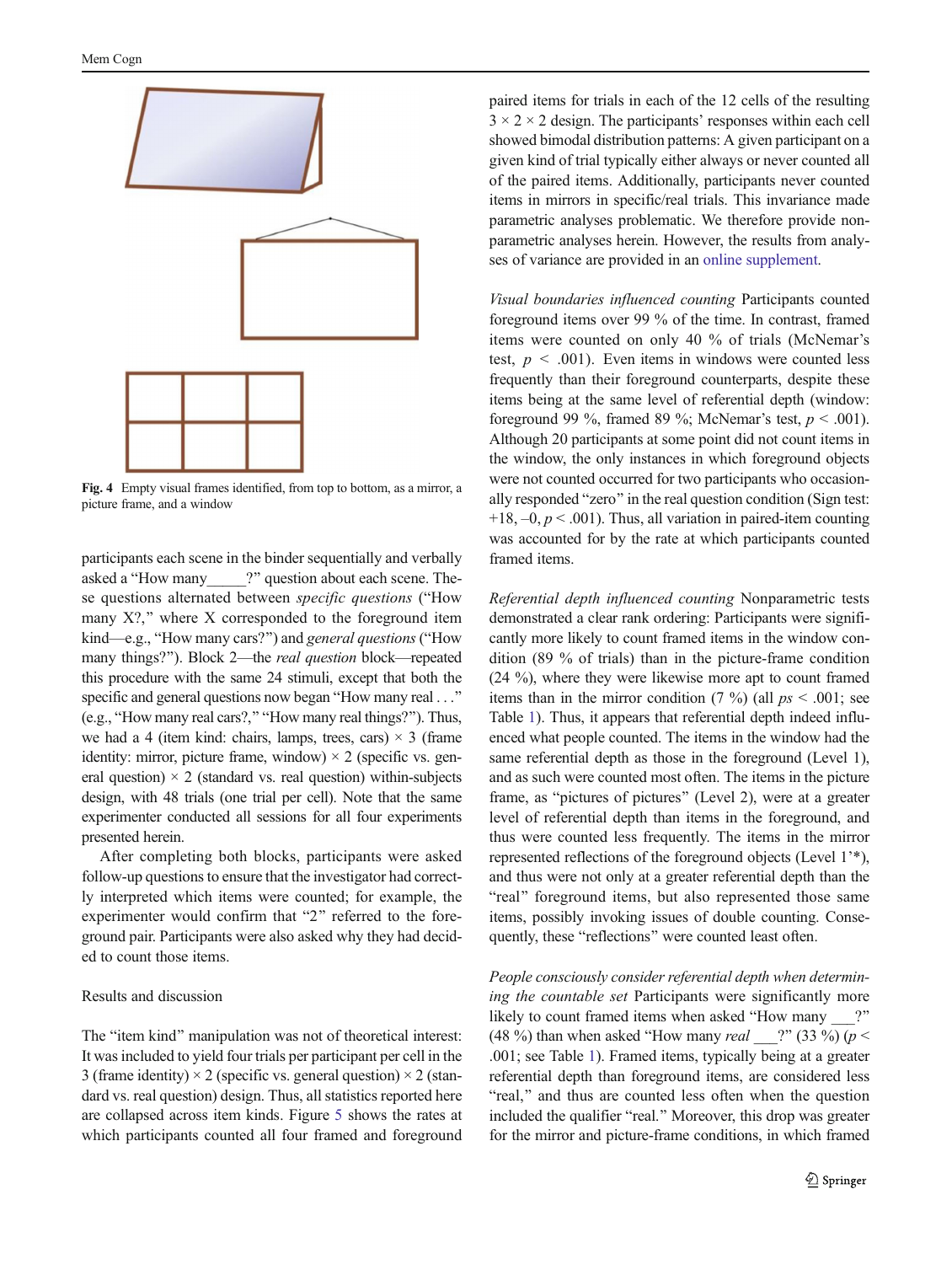<span id="page-5-0"></span>



Fig. 5 Proportions of trials in which the participants counted both the items contained by the frame and (where applicable) the items in the foreground, in the various question and frame conditions for Experiments [1](#page-3-0)–[4](#page-7-0). Error bars indicate standard errors. Experiment [2](#page-4-0) was like Experiment [1](#page-3-0), except that the frame condition (standard vs. real) was varied between, rather than within, subjects. Experiment [3](#page-6-0) was like Experiment [2,](#page-4-0) except that the same neutral frame was used in all frame conditions. Experiment [4](#page-7-0) was similar to Experiment [1](#page-3-0), except that the framed and foreground items were of different kinds, and additional trials

items were at a greater referential depth than the foreground items, than for the window condition, in which framed and foreground items were at the same referential depth (Fig. 5). Nonparametric analyses demonstrated that this pattern was reliable. We compared the sizes of participants' drops in counting rates between the standard and real conditions among the frame conditions. The number of participants who showed larger drops for the frame conditions at greater

were added so that the same number of specific questions could refer to the item kinds in each location. Note that the "specific" conditions for Experiment [4](#page-7-0) (marked by  $\land$ ) refer to trials on which participants were asked to count the kind of item that appeared inside—and not outside the frame. Thus, the figure reflects the rates at which participants counted the two items inside the frames for these conditions, rather than all four inner and outer items. Trials on which participants were asked to count the kind of item that appeared outside the frame in Experiment [4](#page-7-0) are not included in these proportions.

referential depths was greater than the number of participants who showed the reverse pattern [picture–window, Sign test (+ 41,  $-3$ ),  $p < .001$ ; picture–mirror, Sign test (+36,  $-3$ ),  $p < .001$ ; mirror–window, Sign test  $(+27, -7)$ ,  $p < .001$ .

Participants counted items inside the picture frame more frequently when the question was "How many  $X$ ?" (specific/standard: 52 %) than when it was "How many things?" (general/standard: 30 %). This contrasted with all five other

Table [1](#page-3-0) Nonparametric comparison tests for Experiments 1-[4](#page-7-0)

| Comparison           | Experiment 1                         | Experiment 2              | Experiment 3                         | Experiment 4                         |
|----------------------|--------------------------------------|---------------------------|--------------------------------------|--------------------------------------|
| Mirror vs. picture   | Sign test $(+1, -40)^{***}$          | $\chi^2(1) = 22.9$ ***    | $\chi^2(1) = 25.6$ ***               | Sign test $(+36, -6)$ ***            |
| Picture vs. window   | Sign test $(+2, -56)$ <sup>***</sup> | $\chi^2(1) = 14.2$ ***    | $\chi^2(1) = 5.3^*$                  | Sign test $(+1, -43)$ ***            |
| Mirror vs. window    | Sign test $(+0, -60)^{***}$          | $\chi^2(1) = 61.2$ ***    | $\chi^2(1) = 45.3$ ***               | Sign test $(+1, -36)$ ***            |
| Standard vs. real    | Sign test $(+41, -3)$ <sup>***</sup> | Sign test $(+59, -4)$ *** | Sign test $(+50, -2)$ <sup>***</sup> | Sign test $(+41, -2)$ <sup>***</sup> |
| Specific vs. general | Sign test $(+24, -17)$               | Sign test $(+20, -25)$    | Sign test $(+12, -15)$               | Sign test $(+38, -3)^{***}$          |

Experiments [1](#page-3-0) and [4](#page-7-0) were fully within-subjects, whereas Experiment [2](#page-4-0) and [3](#page-6-0) had a mixed design, with frame as the between-subjects variable. Sign test are used for within-subjects tests, whereas  $\chi^2$  $\chi^2$ s are used for between-subjects tests.  $\chi^2$ s for Experiments 2 and [3](#page-6-0) are based on the number of participants counting at least half the specified items for all relevant trials. The *specific* condition for Experiment [4](#page-7-0) refers to trials on which participants were asked to count the kind of item appearing inside the frame. Trials on which participants were asked to count the kind of item appearing outside the frame are not included in this analysis.  $p < .05$ ,  $\rightarrow$   $p < .0005$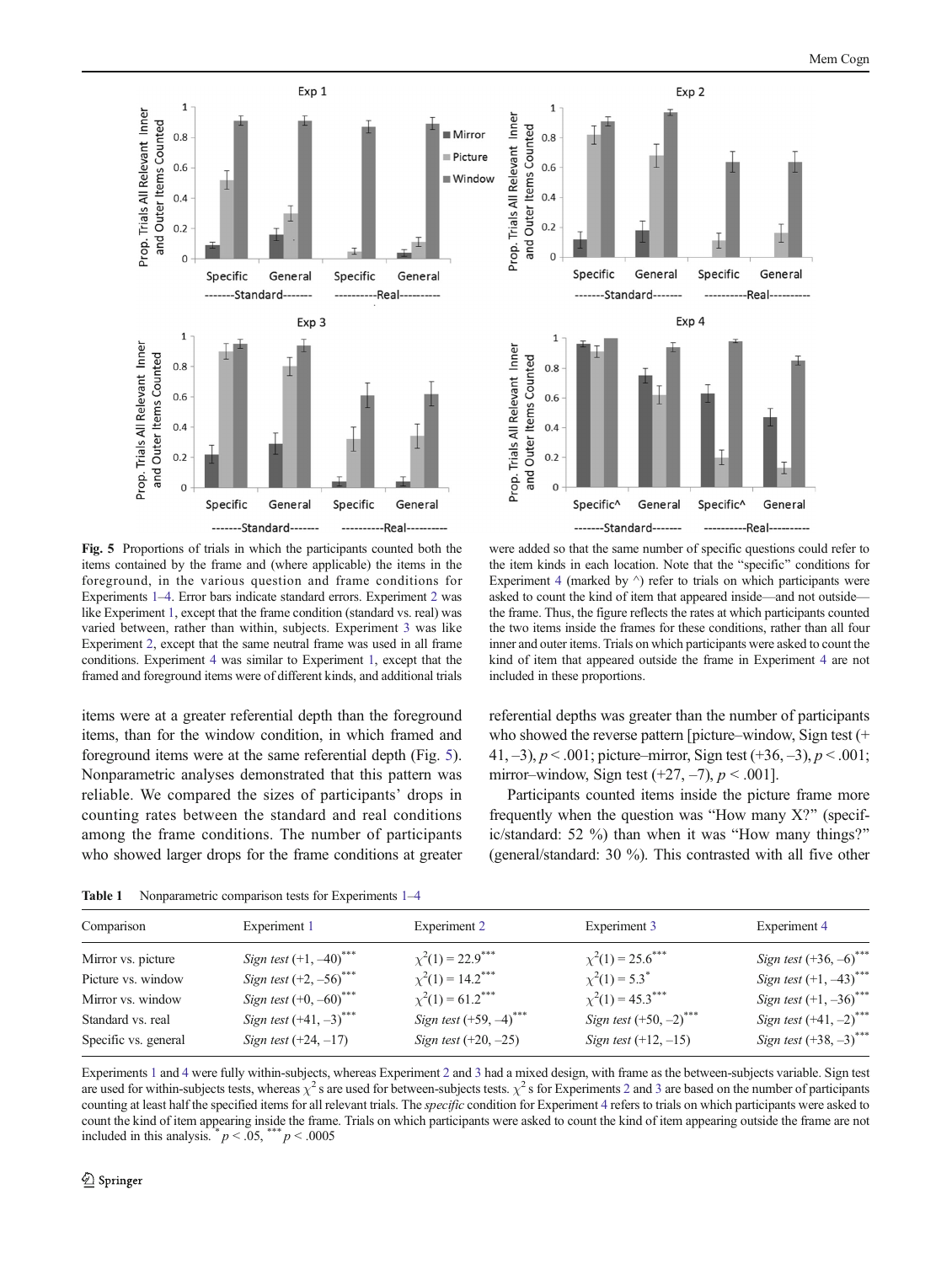<span id="page-6-0"></span>comparisons between specific and general question conditions for the standard–real condition pairings, in which participants were as or less likely to count framed items in the specific than in the general conditions. A nonparametric test confirmed that the difference in the drops in counting rates between the specific/standard and general/standard conditions, as compared to between the specific/real and general/real conditions, was greater for the picture-frame condition than for the other frame conditions (Sign test:  $+31, -8, p < .001$ ).

This response pattern seems somewhat paradoxical: How could there be more "cars," "trees," "lamps," or "chairs" than "things"? Explaining this, many participants who counted the framed and foreground items when asked "How many  $X$ ?"  $(i.e., "four")$  instead counted the foreground items *and the* picture on the wall when asked "How many things?" (i.e., "three"). Counting the framed items therefore would have required counting both the picture on the wall and the images presented in that picture, which might be considered to violate the prohibition on double counting (see Gelman & Gallistel, [1978\)](#page-12-0). We note that this drop in counting rates between the specific/standard and general/standard conditions was only seen when the standard questions were asked in pictureframe trials. Items "reflected" in mirrors and "seen through" windows might be less likely to invoke such issues of double counting, since they exist independently from the frame. Also, there appears to have been consensus that "pictures" are not real and should not be counted when "real" is specified, because the framed item counting rates were near floor for "real" picture-frame trials (Fig. [5\)](#page-5-0).

Limitations These findings clearly demonstrate that what items adults count is influenced by referential depth. However, due to the fully within-subjects nature of Experiment [1](#page-3-0)'s design, we could not determine whether these results were dependent on contrastive context, because participants were asked questions about all three frame identity conditions in the same session. We wished to determine whether the influence of referential depth seen here would persist if participants only considered one kind of frame context. In Experiment [2,](#page-4-0) we therefore replicated Experiment [1](#page-3-0), except with a mixed model design: Frame kind was varied between, rather than within, subjects.

# Experiment 2

# Method

Participants A group of 109 students (63 male, 46 female; mean age = 18.8 years) at Rutgers University–New Brunswick participated for course credit. An additional three participants were excluded for experimenter error or for being younger than 18.

Stimuli In this experiment we used the same 12 unique experimental stimuli as in Experiment [1.](#page-3-0) As before, two copies of each scene were placed in a three-ring binder in fixed order, but this time they were separated by frame identity. The visual frames were identified to the participants by using the same images of an empty mirror, picture frame, and window as were used in Experiment [1.](#page-3-0) However, the participants only saw the visual frame used in the scenes that they were questioned about.

Procedure The participants were divided into three groups: 30 (19 male, 11 female) were shown the frame that looked like a mirror and were told that it was a mirror; 33 (15 male, 18 female) were shown the frame that looked like a picture frame and were told that it was a picture frame; and 46 (29 male, 17 female) were shown the frame that looked like a window and were told that it was a window. Next, the experimenter sequentially presented the assigned eight scenes, alternately asking "How many  $X$ ?" (specific/standard) and "How many things?" (general/standard), one question per scene. The experimenter than repeated this process with the same set of pictures, alternatively asking "How many real X?" (specific/real) and "How many real things?" (general/real). Thus, each participant was asked 16 questions total in two blocks of eight trials. After completing both blocks, the participants were asked follow-up questions as in Experiment [1.](#page-3-0)

### Results and discussion

As in Experiment [1,](#page-3-0) we used nonparametric analyses that collapsed across item type. Our findings replicated those of Experiment [1](#page-3-0). Participants were more likely to count foreground items (96 %) than framed items (44 %) (Sign test:  $+$ 76,  $-0. p \le 0.001$ . This was true even in the window condition, in which the difference was smallest (91 % vs. 79 %; Sign test:  $+17$ ,  $-0$ ,  $p < .001$ ). With the exception of one participant in the window condition, who indicated that only the "outside" items counted (i.e., those seen through the window), and one participant who counted "the paper" as the only real item, all variation in foreground item counting was due to some participants responding "zero." Thus, almost all variation in the rate at which participants counted all of the paired items was accounted for by differences in the rates at which they counted the items inside the frames. Note that "zero" responses were only seen in the "real" conditions. Of interest, "zero" responses were more likely to occur when participants considered the framed and foreground items to be at the same level of referential depth, and consequently, the qualifier "real" should include or exclude all of these items [real/window 15 % of trials; real/picture 7 %; real/mirror, 1 %;  $\chi^2(1)$  range = 11.1–35.6, all ps < .001]. Likely, this response pattern was seen here and not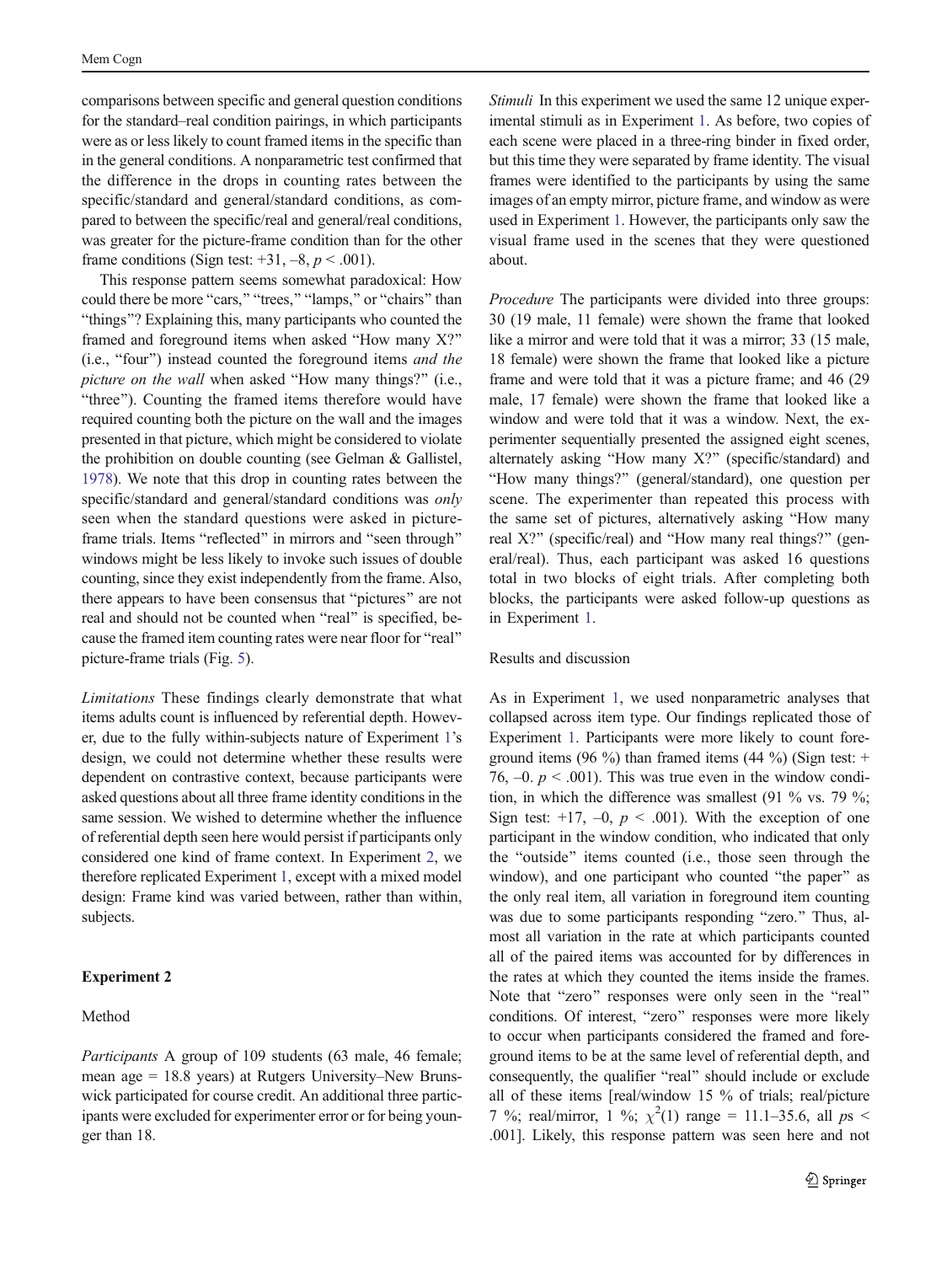<span id="page-7-0"></span>in Experiment [1](#page-3-0) because conversational pragmatics implied that participants' answers should change when the "real" qualifier was added. Lacking contrast between the frame conditions and contrast in the referential depth of the framed and foreground items, participants may have judged the items' referential depth in terms of the real world (i.e., the participant was at Level 1, and thus the stimuli would be at Level 2). Thus, they replied "zero," that none of the items were real.

Participants were significantly more likely to count all framed and foreground items in the window condition (79 %) than in the picture-frame condition (44 %), where they were likewise more apt to count framed items than in the mirror condition  $(8\%)$  (all  $ps < .001$  $ps < .001$ ; see Table 1). Participants were significantly more likely to count all of the framed and foreground items when the question was "How many  $\cdots$ " (67 %) rather than "How many real  $\binom{2^n}{31 \frac{1}{20}}$  ( $p < .005$ ; see Table [1\)](#page-5-0). This difference was largest for the picture-frame condition (see Fig. [5](#page-5-0)). This frame identity by standard–real interaction was confirmed to be significant by nonparametric tests on the numbers of participants showing a drop in counting rates between the standard and real conditions [picture-frame vs. window,  $\chi^2(1) = 13.0, p < .001$ ; picture vs. mirror,  $\chi^2(1) = 10.0$ ,  $p = .002$ ; mirror vs. window,  $\chi^2(1) =$  $0.0, p = .861$ . As in Experiment [1,](#page-3-0) the drops in counting rates seen between the specific and general condition were present only for the standard-picture trials (see Fig. [5](#page-5-0)). A nonparametric test demonstrated that this pattern was reliable. For each frame condition, we found that the proportion of participants who showed a greater drop in counting rate between the specific/standard and general/standard conditions than between the specific/real and general/real conditions. This proportion was greater for the picture-frame condition than for the other groups  $[\chi^2(1) = 11.5, p < .001]$ . No other effects were detected.

Limitations These data replicated the findings of Experiment [1,](#page-3-0) demonstrating that the different count rates seen between the mirror, picture-frame, and window conditions were not dependent on contrastive context. However, one might still argue that these differences arose not at the conceptual level from differences in referential depth—but at the perceptual level. The stimuli in the three frame identity conditions were visually different, in both the appearance of the frame and the alignment of the items. We wished to know whether these counting rates would differ in the same fashion if participants were merely verbally prompted to interpret a neutral frame as a mirror, picture frame, or window, ensuring that all differences were conceptually based. In Experiment [3,](#page-6-0) we therefore replicated Experiment [2](#page-4-0), except that we used the same visual stimuli in all three frame identity conditions: two large items below and two small items inside a plain brown rectangle (see Fig. [3a\)](#page-2-0).

#### Experiment 3

#### Method

Participants A total of 100 students (60 male, 40 female; mean age = 19.1 years) at Rutgers University–New Brunswick participated for course credit. Three additional participants were excluded for lack of English fluency or for being younger than 18.

Stimuli In this experiment, we used four unique experimental stimuli, consisting of a pair of identical items (chairs, lamps, trees, or cars) in the foreground of the image, with a plain brown rectangular frame in the background (see Fig. [3a](#page-2-0) and the online supplement). Two copies of each image were printed in color on white paper, inserted individually into clear plastic protective covers, and placed in a three-ring binder. The binder's cover displayed the brown rectangle.

Procedure The participants were divided into three groups. All were shown the plain brown rectangle, but its label varied: 34 (20 male, 14 female) were told that it was a mirror, 33 (21 male, 12 female) were told that it was a picture frame, and 33 (19 male, 14 female) were told that it was a window. The procedure in all other respects was identical to that of Experiment [2,](#page-4-0) except that the visual frame was always a plain brown rectangle.

## Results and discussion

As in Experiments [1](#page-3-0) and [2,](#page-4-0) we used nonparametric analyses that collapsed across item type. Our findings replicated those of Experiments [1](#page-3-0) and [2](#page-4-0). Participants were more likely to count foreground items (94 %) than framed items (51 %) (Sign test,  $+$ 61,  $-0$ ,  $p < .001$ ). This was true even in the window condition, in which the difference was smallest (92 % vs. 78 %; Sign test:  $+10$ ,  $-0$ ,  $p = .002$ ). With the exception of one participant in the mirror condition, who indicated having initially thought that participants were only supposed to count items "in the box," all of the variation in foreground item counting was due to some participants responding "zero." Thus, almost all variation in the rate at which participants counted all of the paired items was accounted for by framed-item counting rates. We note that, except for two instances in the standard picture-frame condition, "zero" responses were only seen in the real-question con-ditions. As in Experiment [2](#page-4-0), "zero" responses were seen more often when there was less contrast in referential depth between the framed and foreground items [real window, 11 %; real picture, 9 %; real mirror, 6 %; window vs. mirror:  $\chi^2(1) = 6.0$ ,  $p = .015$ ; other comparisons n.s.].

Participants were significantly more likely to count all framed and foreground items in the window condition (78 %) than in the picture-frame condition (59 %), where they were more likely to count framed items than in the mirror condition (15 %) (all  $ps < .001$ ; see Table [1\)](#page-5-0). Participants were also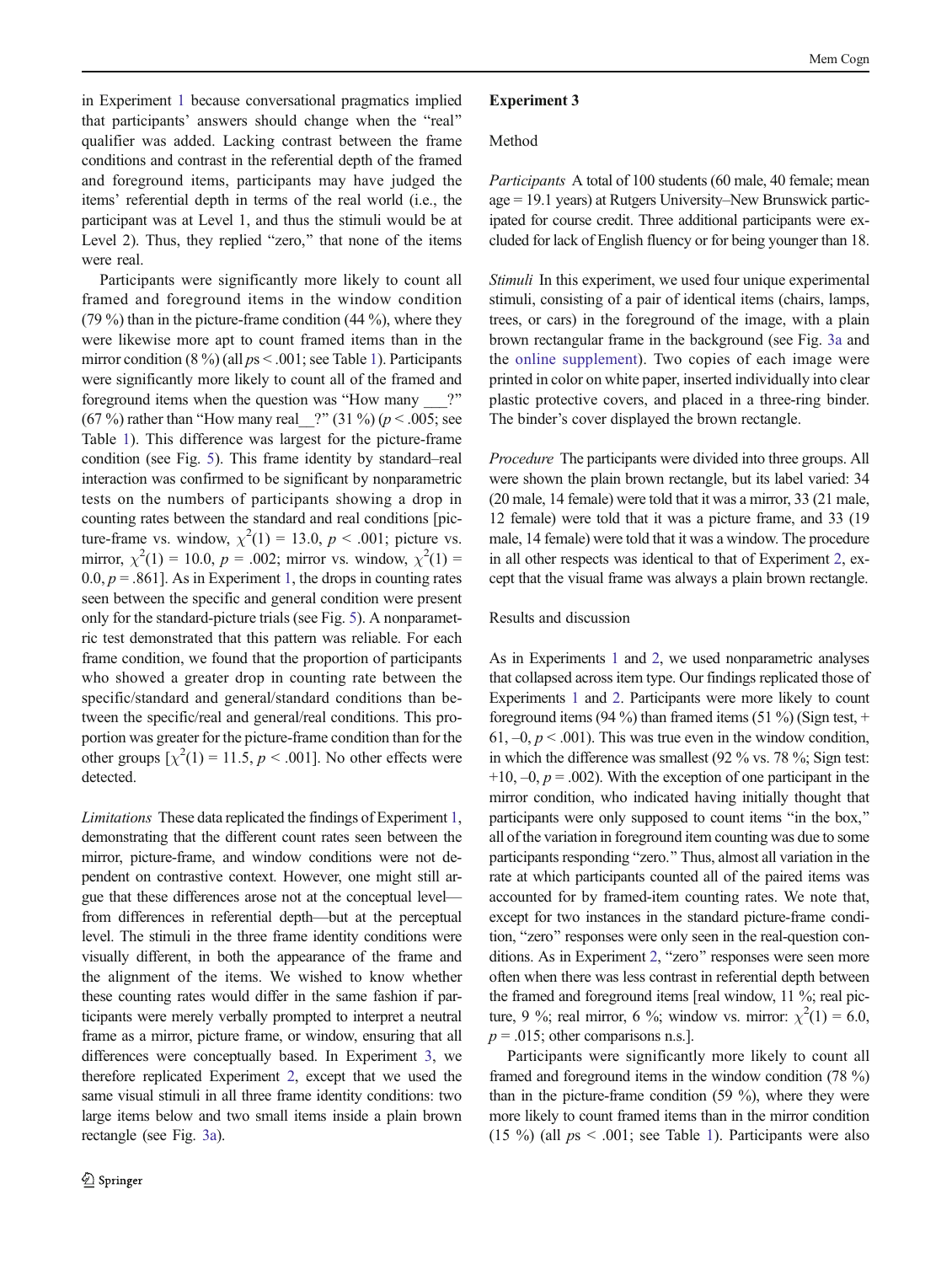significantly more likely to count framed items when the question was "How many  $\qquad$  ?"(68 %) than when it was "How many real  $\gamma$  (33 %). As before, this drop was largest for the picture-frame condition. This interaction was confirmed to be significant by nonparametric tests on the number of participants showing a drop in counting rates between the standard and real conditions [picture vs. window,  $\chi^2(1) = 4.9$ ,  $p = .026$ ; picture vs. mirror,  $\chi^2(1) = 3.4$ ,  $p = .064$ ; mirror vs. window,  $\chi^2(1) = 0.2$ ,  $p = .695$ ]. As before, only for the standard pictureframe trials was a drop in counting rate seen between the specific and general conditions (see Fig. [5\)](#page-5-0). A nonparametric test demonstrated this pattern was marginally reliable. For each frame condition, we found the proportion of participants who showed a greater drop in counting rate between the specific/ standard and general/standard conditions than between the specific/real and general/real conditions. This proportion was greater for the picture-frame condition than for the other groups  $[\chi^2(1) = 3.3, p = .069]$ . No other effects were detected.

Limitations These results clearly demonstrated that the influence of frame identity on counting rates was due to conceptually based differences in referential depth: Framed items were counted less often when the frame was identified as a mirror or picture frame than when it was identified as a window, despite the fact that the exact same visual stimuli were presented in these conditions. However, all of the experiments discussed so far were limited in that counting all four of the foreground and framed items required crossing the visual boundary created by the frame. Counting across conceptual levels of referential depth, such as by counting framed and foreground items in the mirror and picture-frame conditions, might have decreased the rate at which "less real" items were counted. Additionally, crossing the perceptual boundary of the frame may have contributed to the relative lack of framed-item counting. If so, one should expect that eliminating the need to cross these boundaries would result in higher framed-item counting rates.

In Experiment [4](#page-7-0), we investigated this possibility by placing different kinds of items inside and outside the now familiar frames. This allowed the interior and exterior items to be separately specified by the questions. Thus, we additionally varied whether the specific-question trials referred to the kind of item inside or outside the frame, yielding a 3 (frame)  $\times$  3 (specific/framed, specific/foreground, general)  $\times$  2 (standard vs. real) within-subjects design.

# Experiment 4

# Method

*Participants* A group of 46 (25 male, 21 female; mean age  $=$ 18.5 years) students at Rutgers University–New Brunswick participated for course credit. Three additional participants were excluded for being younger than 18.

Stimuli In this study, we used the same introductory display showing the three frames that had been used in Experiment [1](#page-3-0) (see Fig. [4\)](#page-4-0). We also created 36 unique experimental displays of the same general composition as those used in Experiment [1](#page-3-0), with one crucial difference: The matched pair of items in the foreground was never of the same kind as the matched pair inside the frame (see Fig. 6 and the online supplement).

Procedure Participants were assigned to one of three order conditions, and viewed different stimulus orders in the standard and "real" question blocks. Each participant answered 96 questions. Otherwise, the procedure was similar to that used in Experiment [1](#page-3-0), though modified so that the specific-question conditions alternately referred to the framed and foreground items. The experimenter began each session by identifying the empty frames on the binder's cover. The experimenter then presented the scenes one at a time, in one of three orders, asking one "How many 2" question per scene. Over the first 48 scenes (the standard question block), the experimenter first asked "How many  $X$ ?," where "X" referred to the kind of item inside the frame (specific/framed/standard; e.g., "How many trees?" for Fig. 6); then "How many things" (general/standard); then "How many  $X$ ?," where "X" referred to the kind of item in the foreground (specific/foreground/standard; e.g., "How many cars?" for Fig. 6); then "How many things?" (general/standard) once again. The experimenter cycled through these four questions 12 times, yielding 12 specific/framed/standard trials, 12 specific/foreground/standard trials, and 24 general/standard trials. As was the case in Experiments [1](#page-3-0)–[3,](#page-6-0) the questioning was much the same for the next 48 trials (the "real" block), except that the qualifier "real" was added to the questions. This yielded 12 specific/framed/real



Fig. 6 Example stimulus scene used in Experiment [4:](#page-7-0) Two trees framed by a window, with two cars in the foreground. A participant could be asked about the specific items inside the frame (e.g., "How many trees?"), the specific items outside the frame (e.g., "How many cars?"), or things in general (e.g., "How many things?")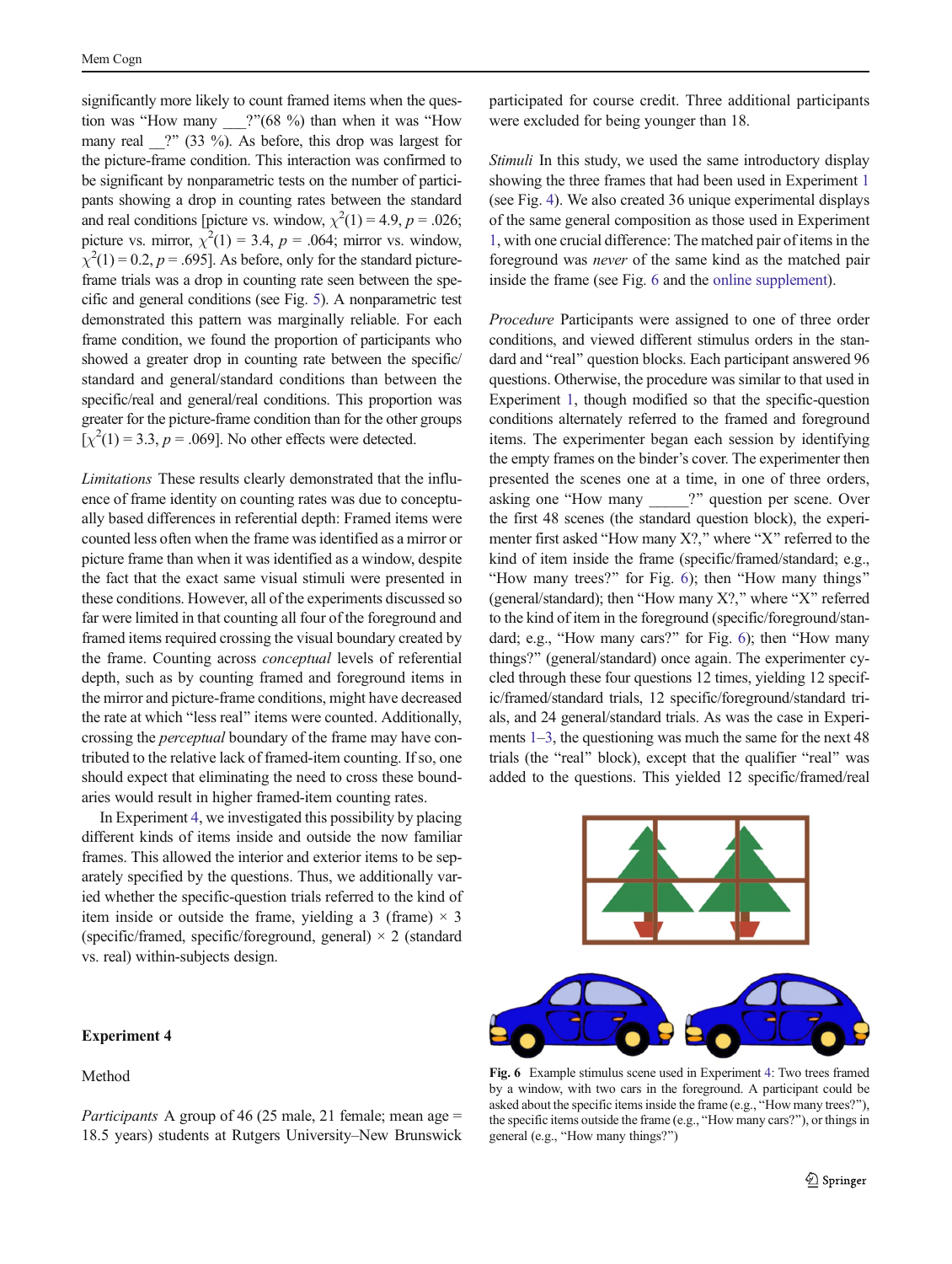trials, 12 specific/foreground/real trials, and 24 general/real trials. The question kinds were evenly distributed among the three frame conditions, and the first 24 stimuli in the standard block used scenes identical to the last 24 stimuli used in the "real" block. After the participants had completed both blocks, they were asked follow-up questions as in Experiment [1.](#page-3-0)

## Results and discussion

The data were collapsed across the various item kind and order conditions, and nonparametric analyses were used. As in Experiments [1](#page-3-0)–[3,](#page-6-0) framed items were counted less often than foreground items. This was made unambiguous by the difference in the rate at which participants counted specific items outside the frame (>99 %) and the rate at which they counted specific items inside the frame (78 %) (Sign test: +42,  $-0, p < .001$ ). In contrast to the prior experiments, the different rates of counting specific framed and foreground items did not extend to the window condition ( $>99\%$  vs.  $>99\%$ ; Sign test:  $+2$ ,  $-0$ ,  $p = .500$ ). This indicated that, as suspected, counting across the visual boundary might have decreased the rate at which framed items were counted in Experiments [1](#page-3-0)–[3.](#page-6-0) Note that all of the variation in whether participants counted items outside the frame in the relevant conditions was due to two participants who occasionally gave "zero" responses in the "real" condition.

In order to best interpret the results of this experiment, all other analyses excluded the specific/foreground trials-trials in which participants were asked to count the kinds of items outside the frame. This best paralleled the analyses in Experiments [1](#page-3-0)–[3](#page-6-0), since the rate at which participants counted all paired items in those experiments had been almost entirely accounted for by framed-item counting rates. Our analyses focused on the rate at which participants counted all relevant paired items—that is, items inside the frames for specific/ framed trials, and both the foreground and framed pairs for general trials. These proportions are presented in Fig. [5](#page-5-0).

As before, referential depth influenced what was counted. Participants were significantly more likely to count the framed pair in the standard (86 %) than in the real (54 %) question conditions ( $p < .001$ ; see Table [1\)](#page-5-0). Frame condition also influenced what was counted: Items inside windows (94 %) were counted significantly more often than were those in mirrors (70 %), which in turn were counted significantly more often than those in picture frames  $(46\%)$  (all  $ps < .001$ ; see Table [1\)](#page-5-0). Note that the rank ordering of the mirror and picture-frame conditions here was the reverse of those found in Experiments [1](#page-3-0)–[3.](#page-6-0) The ratio of participants who counted items in mirrors more often than items in picture frames to participants showing the reverse pattern (mirror > picture, 36; picture > mirror, 6) was 240 times that same ratio seen in Experiment [1](#page-3-0) (mirror  $>$  picture, 1; picture  $>$  mirror, 40) [ $\chi^2(1) = 58.1, p < .001$ ]. Recall that items in picture frames represent pictures in the portrayed scene (Level 2), whereas items in mirrors represent reflections of "real" items (Level 1'). In this experiment, unlike in Experiments  $1-3$  $1-3$ , the "real" items that these reflections referred to were not represented elsewhere in the stimuli, so the issue of double counting was not invoked. One might consider these reflections more "real" than the "pictures," since they uniquely referred to "real" objects. Indeed, the largest drop in counting rates between the standard and "real" question conditions was seen in the picture-frame condition, despite the mirror and window conditions having "farther to fall." Nonparametric tests comparing the sizes of the drops in counting rates between the standard and "real" conditions among the various frame conditions demonstrated that this interaction was significant (picture–window, Sign test: +41,  $-3$ ,  $p < .001$ ; picture–mirror, Sign test: +34, -7,  $p < .001$ ; mirror–window, Sign test:  $+26$ ,  $-10$ ,  $p < .05$ ).

Another divergence of this experiment's results from those of Experiments [1](#page-3-0)–[3](#page-6-0) was a significant effect of the specific/framed versus the general question condition (Fig. [5\)](#page-5-0). Items inside the frame were counted significantly more often when that kind of item was specified  $(78\%)$  (e.g., "How many trees?") than when general "things" questions were asked  $(63 \%)$ . The ratio of participants who counted more framed items in the specific/ framed than in the general condition to those who showed the reverse pattern (specific > general, 38; general > specific, 3) was greater here than the parallel ratios in any of the other experiments [range  $\chi^2(1)$ s: 13.1–22.7, all  $ps < .001$ ].

Since foreground items were nearly always counted in the general condition (>99 %), the specific/framed versus general manipulation here doubled as a manipulation of whether counting framed items would (general condition) or would not (specific/framed condition) require one to count across the perceptual boundary of the frame, and thus across the different levels of referential depth that the frame might impart. This difference was significant for the window condition, in which items were at the same referential depth (99 % vs. 90 %, Sign test:  $+18, -1, p < .001$ ). This further supported the hypothesis that crossing the perceptual frame reduced the rate at which framed items were counted, regardless of referential depth. However, we also noted that this difference was larger for the mirror and picture-frame conditions than for the window condition, indicating that the need to cross the conceptual boundary and count items at different levels of referential depth was more likely to reduce counting than was crossing physical frame boundaries. Nonparametric tests demonstrated that this interaction was significant. We compared the number of participants showing greater drops in counting rates between the specific/framed and general conditions for the frame conditions that imparted greater referential depth to the number of participants showing the opposite pattern. This difference was significant when contrasting the mirror and window conditions, but was a nonsignificant trend when comparing the picture and window conditions (mirror–window: Sign test,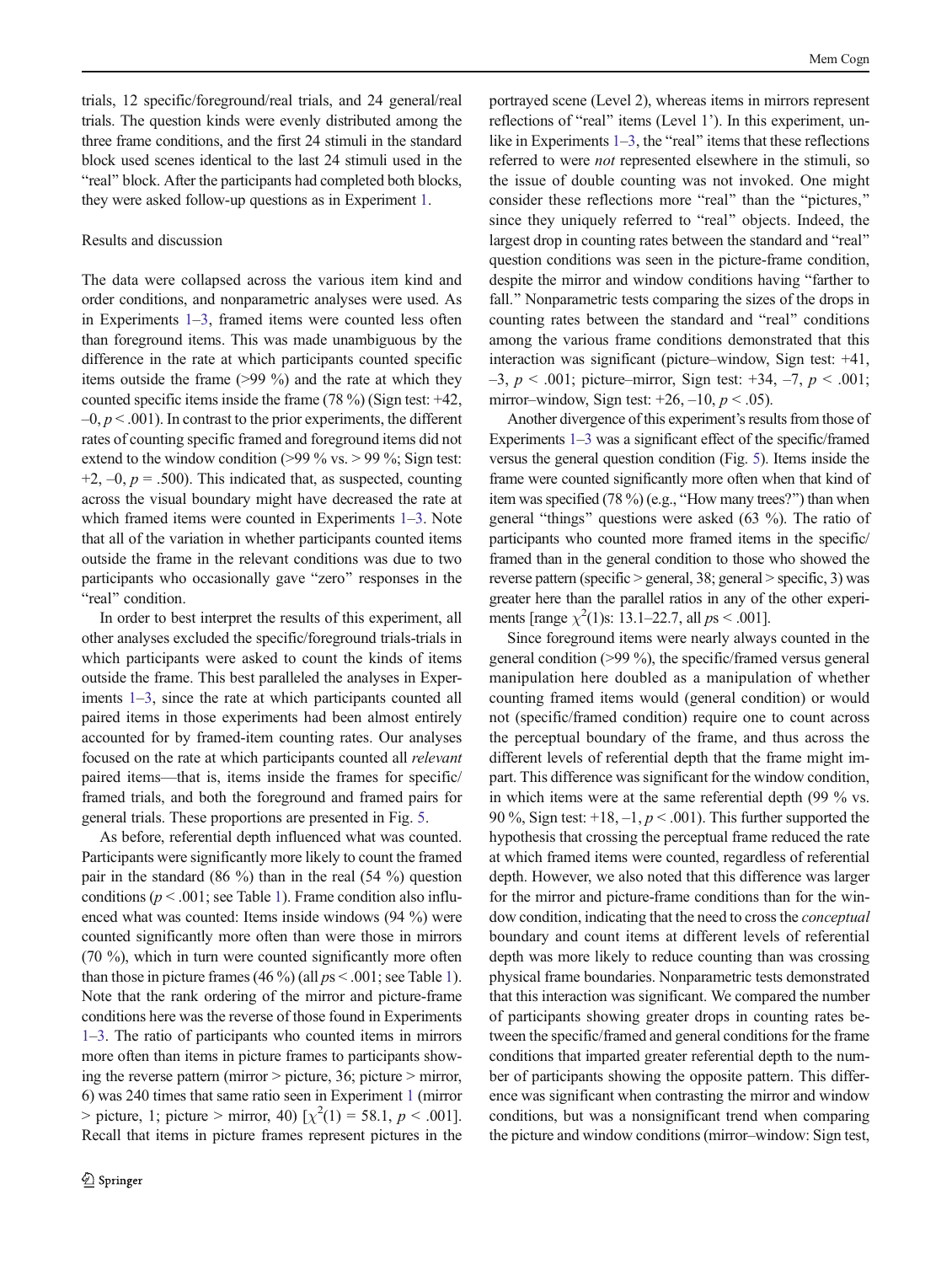+24,  $-10$ ,  $p = .024$ ; picture–window, Sign test: +24,  $-14$ ,  $p =$ .143; picture–mirror, Sign test:  $+18$ ,  $-23$ ,  $p = .533$ ).

Note that there was a drop in counting rates between the specific/framed and general conditions for all six frame/standard–real conditions; in Experiment [1](#page-3-0)–[3](#page-6-0), this drop was only seen in the standard picture-frame condition. However, the drop in Experiment [4](#page-7-0) was largest for the standard pictureframe condition, paralleling the three-way interaction seen in Experiments [1](#page-3-0)–[3.](#page-6-0) The same test used in Experiment [1](#page-3-0) demonstrated that this pattern was reliable: The difference in the drops in counting rates between the specific/standard and general/standard conditions, relative to between the specific/ real and general/real conditions, was greater for the pictureframe condition than for the other frame conditions (Sign test:  $+31, -9; p < .001$ ).

#### General discussion

These experiments addressed three questions: (1) Does referential depth influence what adults count? (2) Are adults conscious of referential depth when determining what to count? (3) Do visual boundaries influence what adults count? Our data indicated that the answer to all of these questions is "yes."

Referential depth influences what adults count

In all four experiments, items at greater levels of referential depth were counted less frequently. Participants were less inclined to count items "in" a mirror (Level 1' or 1'\*) or "on" a painting (Level 2) than items "seen through" a window (Level 1). This effect was quite robust, impacting participants' counts even when the frame conditions were not contrasted (Exps. [2](#page-4-0) and [3\)](#page-6-0) and when there was no need for the counts to cross visual boundaries (Exp. [4\)](#page-7-0). This held even when the frames were visually identical, only differentiated by an initial verbal label (Exp. [3\)](#page-6-0). It did not matter that the "mirror," "picture frame," or "window" was a simple, undifferentiated rectangle; the kind of object symbolized by the rectangle was what influenced participants' counts, not that symbol's instantiation.

Adults can consciously consider referential depth when counting

It appears that adults are aware of referential depth as a factor in their counting decisions. Verbal contexts that emphasized "realness" as a counting criterion shifted counting behavior: "Pictures" and "reflections" were counted less often when the qualifier "real" was added to "How many \_\_\_\_?" Even participants in the window conditions of Experiments [2](#page-4-0) and [3](#page-6-0) who did not see the mirror and picture-frame conditions for contrastive context—displayed changes in counting behaviors when "real" was specified. Some participants shifted from counting all of the framed and foreground items to counting none of them, demonstrating both that they understood that both the framed and foreground items represented "real" items within the context of the stimulus scene, and that these images were equally nonreal, in that they were all drawings.

## Visual boundaries influence what adults count

In all four experiments, participants were less likely to count the framed items than the foreground items, even when the items were at the same level of referential depth. Experiment [4](#page-7-0) demonstrated explicitly that the framed items were counted less often when foreground items might also be included in the count. We concluded framed-item counting was partially inhibited by resistance to constructing sets across visual boundaries. We note that the frame was not the only visual feature that separated the framed and foreground items. Framed items were also differentiated from the foreground items by size, location, and—in Experiment [4](#page-7-0)—shape, invoking Gestalt grouping features of similarity and proximity (Rock, [1984\)](#page-12-0) to establish the framed and foreground items as separate sets. Consequently, we cannot conclude that crossing the frame boundary per se inhibited framed-item counting. Nevertheless, the more general hypothesis—that people disprefer constructing countable sets that cross perceptually established sets—was clearly supported.

#### Implications

These results offer important insight regarding how adults decide what "counts" in a given context. Although the definition of "countable items" is extremely broad, it is not so broad as to violate basic counting principles. When items in mirrors are interpreted as reflections of counted foreground items (Level 1'\*), most people do not count them. Although it may be considered legitimate to count foreground "cars" and framed "reflections of cars," it is not legitimate to count the cars referenced by the reflections when those reflections reference already-counted foreground cars. Doing so would violate the one-to-one principle (Gelman & Gallistel, [1978\)](#page-12-0). This is highlighted by the low rate of counting such Level 1'\* reflections Experiments [1](#page-3-0)–[3](#page-6-0) as compared to Experiment [4,](#page-7-0) in which the Level 1' reflections instead referenced off-screen items. This highlights an important distinction between "reflections" and "pictures" in these scenes. Reflections, by definition, are caused by the interaction of an object and a reflective surface (i.e., a mirror). However, entities drawn on a "picture," even when they are copies of foreground items, are not portrayed as having been caused by them (cf. DeLoache, [2000\)](#page-12-0). Thus, in contrast to pictures, whether reflections "count" is partially determined by whether one also counts what they are reflecting.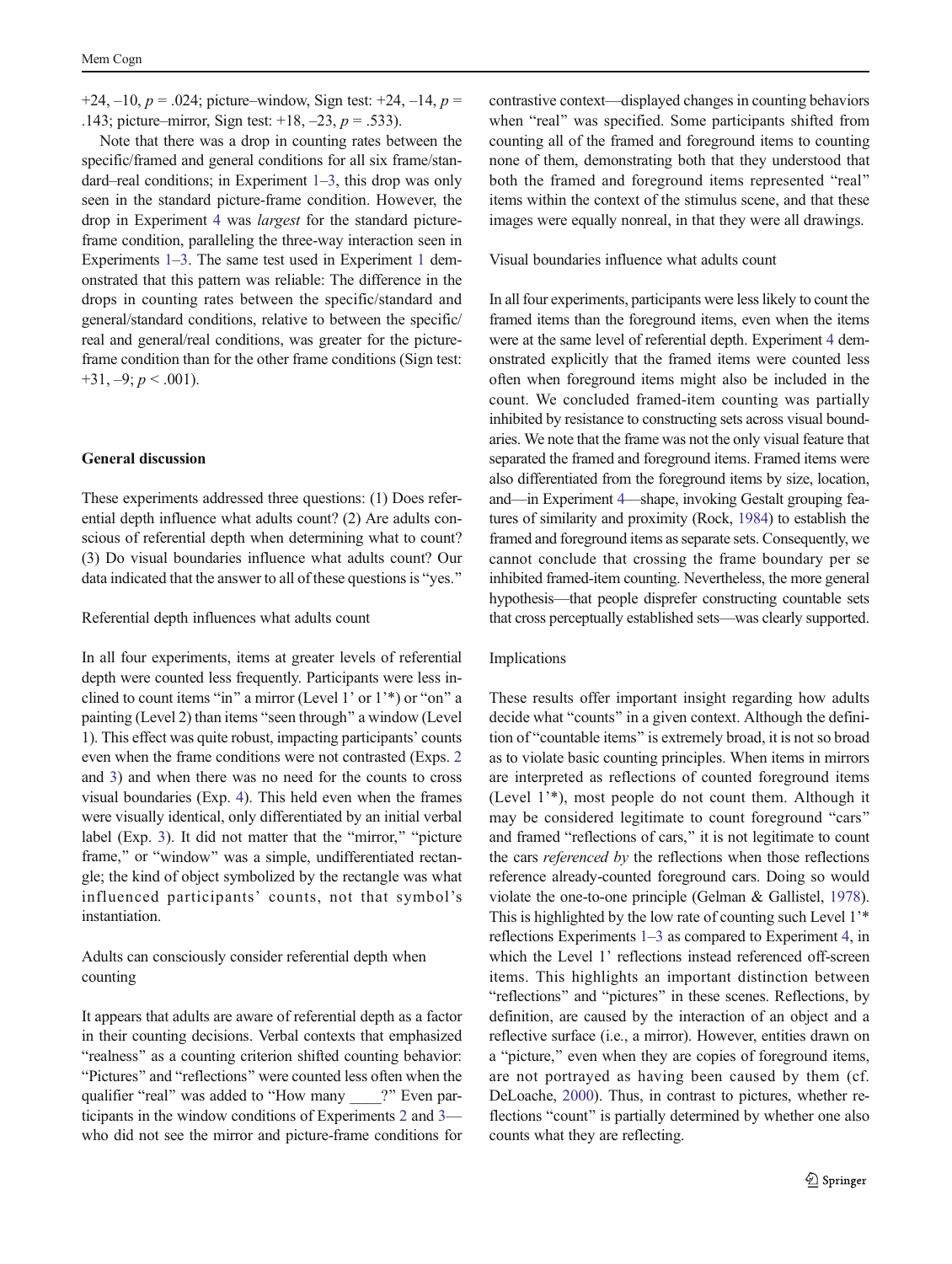Expanding on this point, what our participants counted provides insight into what they thought "counted" in a given scene. Our participants were quite adept in their ability to take the subtle pragmatics of a given setting and description into account when establishing the countable set. This was reflected in how the various context changes over trials and experiments were matched by shifts in what was counted. It appears that all of these adjustments in interpreting items' referential depth happened online, quickly, and without effort. Individuals readily integrated different kinds of labels for the same neutral item (i.e., the rectangle's label) and behaved in ways consistent with these on-the-spot assignments. Similarly, individuals' could switch between the general term "thing" and a particular term (e.g., "cars") and easily applied a delimiter regarding existential status ("real") to two-dimensional drawings.

These results have implications for many areas of research. BFraming problems^—determining what particular elements are relevant in particular contexts—have long posed a puzzle to those interested in cognition (Pylyshyn, [1996](#page-12-0); see also Gelman, [1969](#page-12-0)). As we have seen here, what a person literally counts can indicate what "counts" in a given scene. Indeed, a common research tactic is to have individuals count the items in displays and to treat the counted set as directly indicative of what individuals mentally "counted" as relevant. For example, participants' counts of "blocks" composing target items have been used to study object segmentation (Bravo & Farid, [2003\)](#page-12-0). Although counting is a useful investigative tool, it is important to note that counting itself is not immune to contextual ambiguities. As Experiment [3](#page-6-0) demonstrated, individuals can draw different conclusions about what "counts" in perceptually identical scenes, given different verbal cues: Chairs seen "through" windows may count, whereas chairs seen "in" mirrors do not. This occurs despite there being many similarities in the ways that mirrors and windows are perceived. People are similarly accurate at perceiving the sizes of "real" objects seen through windows or in mirrors, and similarly inaccurate when estimating the size of reflections appearing on mirrors and the sizes of images as they pass through windows (Bertamini, Lawson, & Liu, [2008](#page-12-0); Lawson, Bertamini, & Liu, [2007\)](#page-12-0). Thus, frame identity impacts counting by providing conceptual information regarding items' referential depth, rather than by altering how perceptual cues are processed.

Further research will be needed to determine the extent to which decisions as to what "counts" are automatic and intuitive, and to what extent they are based on deductive reasoning. It may be fruitful for future studies to investigate children's developmental trajectories for sensitivity to the conceptual and perceptual variables that impact adult counting behavior. For example, the impact of visual boundaries on what is counted may be seen early in developmental trajectories, since it seems to arise from core perceptual processes. In contrast, one can predict that the effect of referential depth on counting will emerge relatively late, since it requires understanding of symbolic representations. Young children can have specific difficulties understanding the relationships between symbols and their referents (DeLoache, [2000;](#page-12-0) DeLoache et al., [1997,](#page-12-0) [2003\)](#page-12-0). Pilot data supporting these hypotheses have been collected.

# Limitations

Although the present study indicated that people are conscious of referential depth when deciding what to count, we did not investigate whether people were conscious of the influence of visual boundaries on these decisions. It maybe that people are more aware of the impact of referential depth on counting judgments than they are of the impact of visual boundaries. Participants who counted foreground but not framed items in the window condition commonly justified their choice by claiming that the framed items were "reflections off the glass," invoking referential depth. Other answers were more locative, such as "I thought you meant the ones inside [the building]," but even those cases seemed to focus on location within the depicted "world" rather than the drawn boundary itself. Further study will be needed to determine whether this is the case.

Additionally, the binary coding used herein to indicate whether participants counted framed and foreground pairs did not fully capture the range of responses. Notably, this coding obscures whether participants counted the frame itself that is, whether they counted the window, picture frame, or mirror when asked to count "things." Interestingly, the frames were counted less often than foreground items, even though these items were at the same level of referential depth. We consider this result worthy of further investigation, particularly because perceptual boundaries influence both counting behavior (as demonstrated here) and bias estimation (Chesney & Gelman, [2012\)](#page-12-0).

Additionally, whereas the vast majority of participants limited their counts to the framed and foreground items and the frame itself, there were a few "creative counters." For example, two participants responded "seven" when asked "How many things?" in Experiments [4](#page-7-0)'s mirror conditions. Their counts included the two foreground items, the mirror, the two "reflections," and the two objects "off screen" that those reflections referenced. Such creative counts may be worthy of further consideration, particularly because their rarity demonstrates how closely adults adhere to a narrow range of typical countable sets.

# Conclusions

Gelman and Gallistel's ([1978](#page-12-0)) counting principles allow people to count any set of individual things. Nevertheless, what